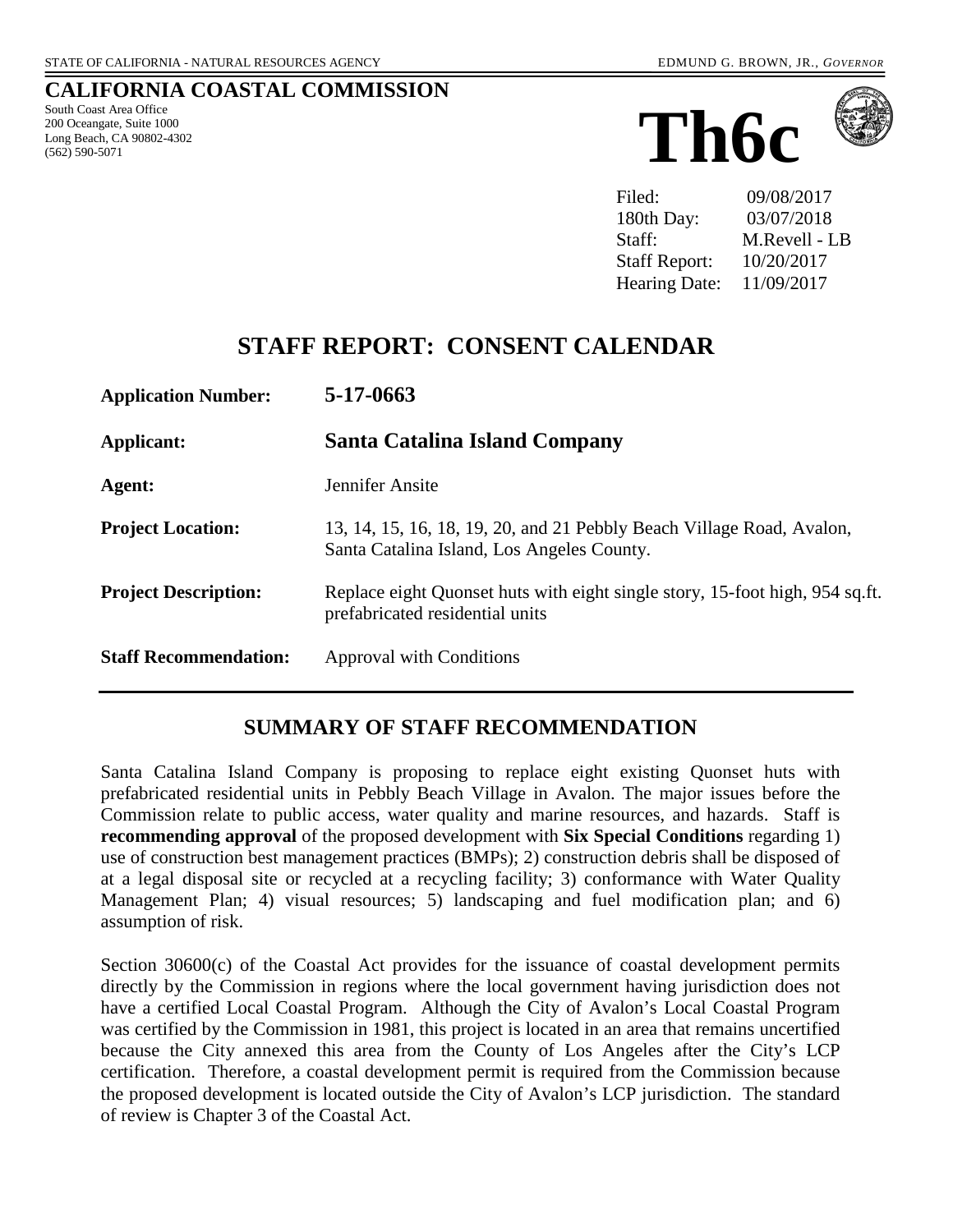# **TABLE OF CONTENTS**

# **EXHIBITS**

Exhibit 1 – Project Location

Exhibit  $2 - \text{Site Plans}$ 

Exhibit 3 – Site Photos

Exhibit 4 – City of Avalon Approval on July 19, 2017, Resolution No. 17-14.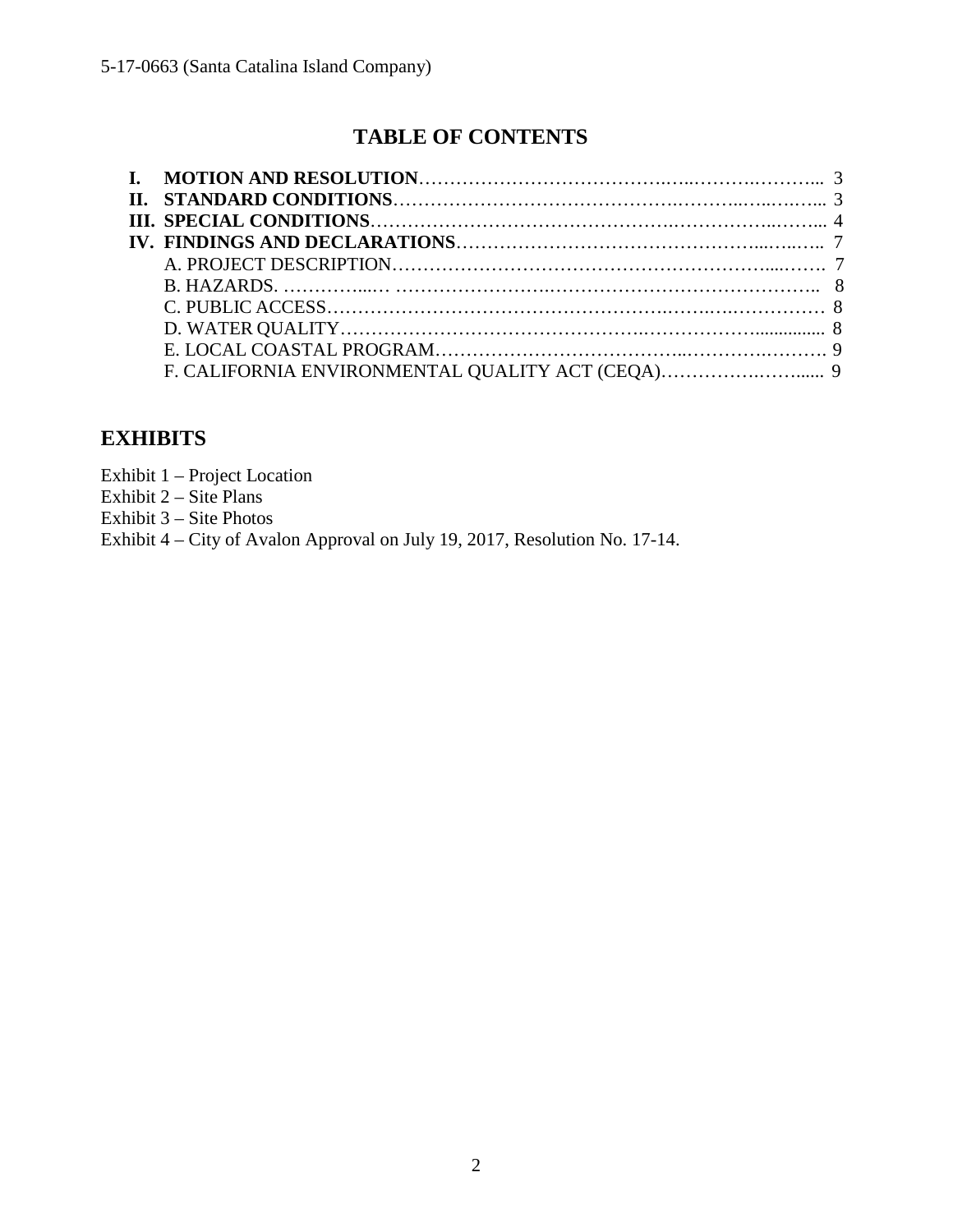# **I. MOTION AND RESOLUTION**

#### **Motion:**

*I move that the Commission approve the coastal development permit applications included on the consent calendar in accordance with the staff recommendations.*

Staff recommends a **YES** vote. Passage of this motion will result in approval of all of the permits included on the consent calendar. The motion passes only by affirmative vote of a majority of the Commissioners present.

#### **Resolution:**

*The Commission hereby approves a coastal development permit for the proposed development and adopts the findings set forth below on grounds that the development as conditioned will be in conformity with the policies of Chapter 3 of the Coastal Act and will not prejudice the ability of the local government having jurisdiction over the area to prepare a Local Coastal Program conforming to the provisions of Chapter 3. Approval of the permit complies with the California Environmental Quality Act because either 1) feasible mitigation measures and/or alternatives have been incorporated to substantially lessen any significant adverse effects of the development on the environment, or 2) there are no further feasible mitigation measures or alternatives that would substantially lessen any significant adverse impacts of the development on the environment.* 

### **II. STANDARD CONDITIONS**

This permit is granted subject to the following standard conditions:

- 1. **Notice of Receipt and Acknowledgment.** The permit is not valid and development shall not commence until a copy of the permit, signed by the applicant or authorized agent, acknowledging receipt of the permit and acceptance of the terms and conditions, is returned to the Commission office.
- 2. **Expiration.** If development has not commenced, the permit will expire two years from the date on which the Commission voted on the application. Development shall be pursued in a diligent manner and completed in a reasonable period of time. Application for extension of the permit must be made prior to the expiration date.
- 3. **Interpretation.** Any questions of intent or interpretation of any condition will be resolved by the Executive Director or the Commission.
- 4. **Assignment.** The permit may be assigned to any qualified person, provided assignee files with the Commission an affidavit accepting all terms and conditions of the permit.
- 5. **Terms and Conditions Run with the Land.** These terms and conditions shall be perpetual, and it is the intention of the Commission and the applicant to bind all future owners and possessors of the subject property to the terms and conditions.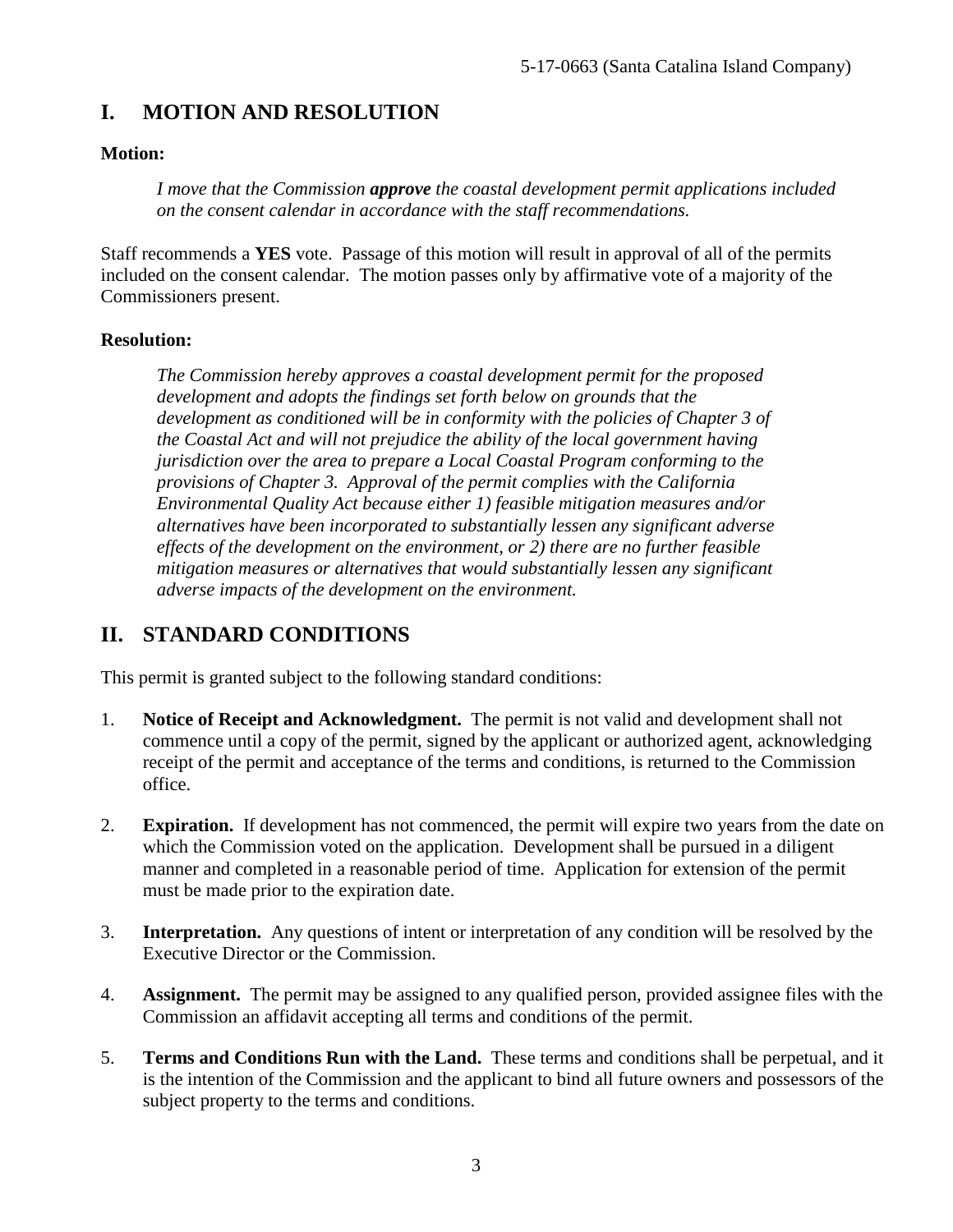# **III. SPECIAL CONDITIONS**

This permit is granted subject to the following special conditions:

- **1. Construction Responsibilities and Debris Removal.** The permittee shall comply with the following construction related requirements:
	- A. No demolition or construction materials, equipment, debris, or waste shall be placed or stored where it may enter sensitive habitat, receiving waters or a storm drain, or be subject to wave, wind, rain or tidal erosion and dispersion;
	- B. Any and all debris resulting from demolition or construction activities, and any remaining construction material, shall be removed from the project site within 24 hours of completion of the project;
	- C. Demolition or construction debris and sediment shall be removed from work areas each day that demolition or construction occurs to prevent the accumulation of sediment and other debris that may be discharged into coastal waters;
	- D. Machinery or construction materials not essential for project improvements will not be allowed at any time in the intertidal zone;
	- E. If turbid conditions are generated during construction a silt curtain will be utilized to control turbidity;
	- F. Floating booms will be used to contain debris discharged into coastal waters and any debris discharged will be removed as soon as possible but no later than the end of each day;
	- G. Non buoyant debris discharged into coastal waters will be recovered by divers as soon as possible after loss;
	- H. The applicant shall provide adequate disposal facilities for solid waste, including excess concrete, produced during demolition or construction;
	- I. Debris shall be disposed of at a legal disposal site or recycled at a recycling facility. If the disposal site is located in the coastal zone, a Coastal Development Permit or an amendment to this permit shall be required before disposal can take place unless the Executive Director determines that no amendment or new permit is legally required;
	- J. All stock piles and construction materials shall be covered, enclosed on all sides, shall be located as far away as possible from drain inlets and any waterway, and shall not be stored in contact with the soil;
	- K. Sand from the beach, cobbles, or shoreline rocks shall not be used for construction material;
	- L. Machinery and equipment shall be maintained and washed in confined areas specifically designed to control runoff. Thinners or solvents shall not be discharged into sanitary or storm sewer systems;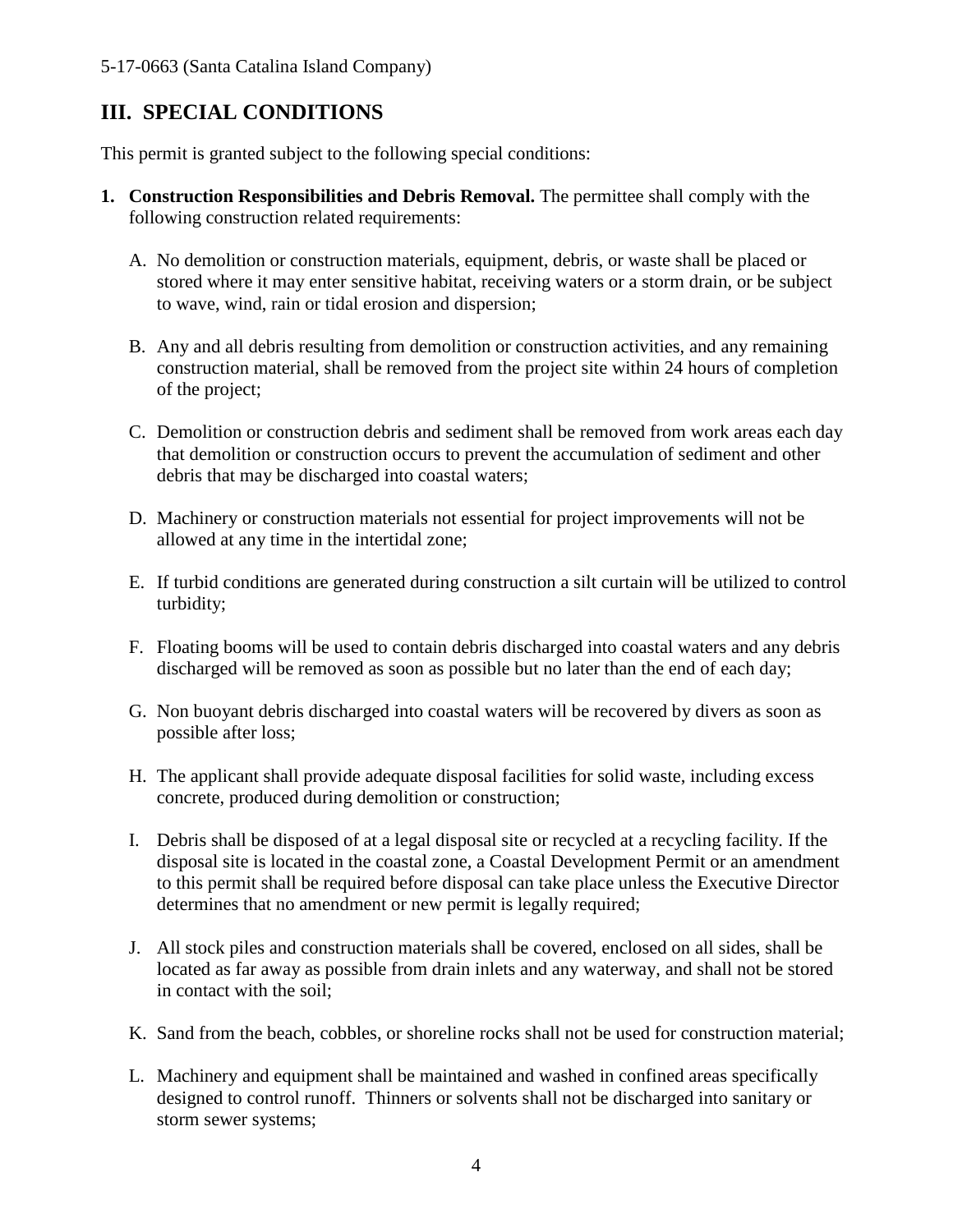- M. The discharge of any hazardous materials into any receiving waters shall be prohibited;
- N. Spill prevention and control measures shall be implemented to ensure the proper handling and storage of petroleum products and other construction materials. Measures shall include a designated fueling and vehicle maintenance area with appropriate berms and protection to prevent any spillage of gasoline or related petroleum products or contact with runoff. The area shall be located as far away from the receiving waters and storm drain inlets as possible;
- O. Best Management Practices (BMP's) and Good Housekeeping Practices (GHP's) designed to prevent spillage and/or runoff of demolition or construction-related materials, and to contain sediment or contaminants associated with demolition or construction activity, shall be implemented prior to the on-set of such activity; and
- P. All BMP's shall be maintained in a functional condition throughout the duration of construction activity.
- **2. Location of Debris Disposal Site.** Debris shall be disposed of at a legal disposal site or recycled at a recycling facility.
- **3. Water Quality Management Plan.** PRIOR TO ISSUANCE OF THE COASTAL DEVELOPMENT PERMIT, the applicant shall submit a Water Quality Management Plan (WQMP), which incorporates Best Management Practices (BMPs) including, but are not limited to: 1) all equipment shall be inspected for leaks immediately prior to the start of construction operations, and regularly inspected thereafter until project completion. Vehicles and equipment with leaks shall not enter the project/beach area; 2) trash and other debris encountered during demolition and clean-up shall not be disposed of in the ocean, but will be disposed of off-site at an approved landfill; and 3) secure all materials to prevent discharges to receiving waters via wind.
- **4. Fuel Modification Plans.** PRIOR TO ISSUANCE OF THE COASTAL DEVELOPMENT PERMIT, the applicant shall submit two sets of fuel modification plans, prepared by a licensed qualified resource specialist. The consulting professional shall certify in writing that the final Fuel Modification plans are in conformance with the following requirements:

A) Vegetation within 20 feet of the proposed structures may be removed to mineral earth, and vegetation within a 200-foot radius of the main structures may be selectively thinned in order to reduce fire hazard. However, such thinning shall only occur in accordance with an approved long-term fuel modification plan submitted pursuant to this special condition. The fuel modification plan shall include details regarding the types, sizes and location of plant materials to be removed, and how often thinning is to occur. In addition, the applicant shall submit evidence that the fuel modification plan has been reviewed and approved by the City of Avalon and its Fire Department. Irrigated lawn, turf and ground cover planted within the twenty foot radius of the proposed house shall be selected from the most drought tolerant species or subspecies, or varieties suited to the Mediterranean climate of Catalina Island.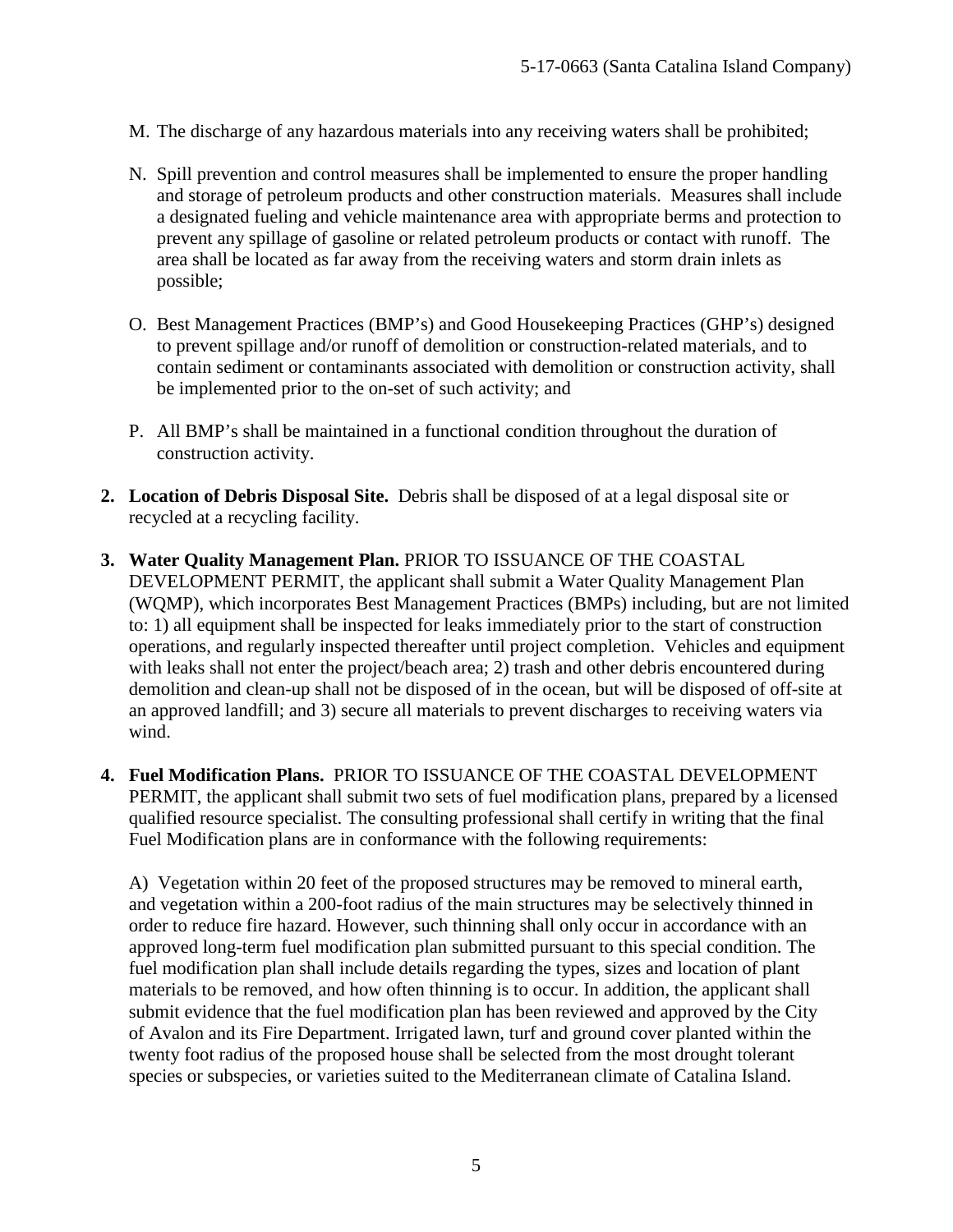#### 5-17-0663 (Santa Catalina Island Company)

B) The Permittee shall undertake development in accordance with the Fuel Modification Plan. The Fuel Modification Plan shall be in conformance with the site/development plans approved by the Coastal Commission. Any changes to the Coastal Commission approved site/development plans shall be reported to the Executive Director. No changes to the Coastal Commission approved final site/development plans shall occur without an amendment to the coastal development permit, unless the Executive Director determines that no amendment is legally required.

**5. Structural Appearance.** PRIOR TO ISSUANCE OF THE COASTAL DEVELOPMENT PERMIT, the applicant shall submit for the review and approval of the Executive Director, a color palette and material specifications for the outer surface of all structures authorized by the approval of this coastal development permit. The palette samples shall be presented in a format not to exceed 8½" x 11" x ½" in size. The palette shall include the colors proposed for the roofs, trims, exterior surfaces, driveways, retaining walls, and other structures authorized by this permit. Acceptable colors shall be limited to colors compatible with the surrounding environment (earth tones) including shades of green, brown and gray with no white or light shades and no bright tones. All windows shall be comprised of non-glare glass.

The approved structures shall be colored with only the colors and window materials authorized pursuant to this special condition. Alternative colors or materials for future repainting or resurfacing or new windows may only be applied to the structures authorized by this coastal development permit if such changes are specifically authorized by the Executive Director as complying with this special condition.

**6. Assumption of Risk, Waiver of Liability and Indemnity.** By acceptance of this permit, the applicant acknowledges and agrees (i) that the site may be subject to hazards from wildfire, erosion, flooding, sea level rise, and wave uprush; (ii) to assume the risks to the applicant and the property that is the subject of this permit of injury and damage from such hazards in connection with this permitted development; (iii) to unconditionally waive any claim of damage or liability against the Commission, its officers, agents, and employees for injury or damage from such hazards; and (iv) to indemnify and hold harmless the Commission, its officers, agents, and employees with respect to the Commission's approval of the project against any and all liability, claims, demands, damages, costs (including costs and fees incurred in defense of such claims), expenses, and amounts paid in settlement arising from any injury or damage due to such hazards.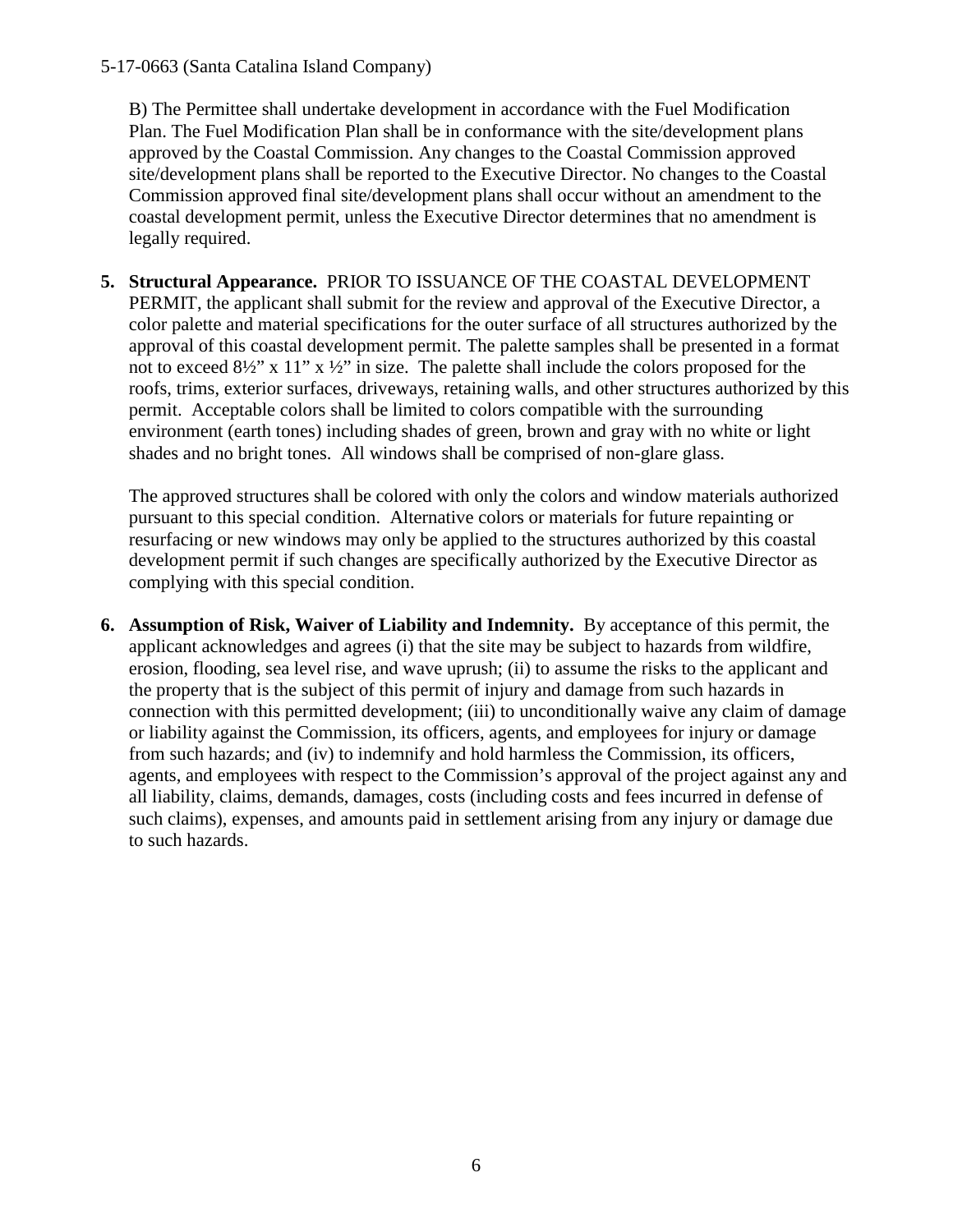## **IV. FINDINGS AND DECLARATIONS**

### **A. PROJECT DESCRIPTION**

The Santa Catalina Island Company is proposing to remove eight single-story, 14-foot high, World War II era Quonset huts that vary in size from approximately 900 to 1,500 square feet, and replace them with eight, single-story, 15-foot high, 954 square foot prefabricated residential units at 13, 14, 15, 16, 18, 19, 20, and 21 Pebbly Beach Village Road in the City of Avalon (**[Exhibit 2](https://documents.coastal.ca.gov/reports/2017/11/Th6c/Th6c-11-2017-exhibits.pdf) and 3**). The new prefabricated units will be placed in the same approximate locations and will have smaller footprints than the existing structures. The residences are currently utilized as housing for the employees of the Santa Catalina Island Company. Each new unit is proposed to have one parking space in front of the new unit that is sized for a golf cart, autoette, or a full size vehicle. The applicant is proposing to manage storm water runoff associated with the new development by directing gutters and downspouts towards permeable areas onsite.

Pebbly Beach Village consists of 26 existing single-family residential units that are located along Pebbly Beach Village Road approximately 500 feet inland (west) of Pebbly Beach, and inland of the Pebbly Beach industrial area, in the City of Avalon (**[Exhibit 1](https://documents.coastal.ca.gov/reports/2017/11/Th6c/Th6c-11-2017-exhibits.pdf)**). Pebbly Beach Village Road is situated in a coastal canyon, and the residences are located on lots that gently slope in an easterly direction toward the coastline. The proposed development is above an elevation of +25 feet MHTL, which is several feet higher than the anticipated expected level of rising seas by the end of the century. The back yards of the residences abut the vegetated slopes of the canyon. There is currently no fuel modification plan for Pebbly Beach Village.

The City of Avalon approved the proposed project on July 19, 2017 **[\(Exhibit 4\)](https://documents.coastal.ca.gov/reports/2017/11/Th6c/Th6c-11-2017-exhibits.pdf)**. Although the City of Avalon's Local Coastal Program was certified by the Commission in 1981, this project is located in an area that remains uncertified because the City annexed this area from the County of Los Angeles after the City's LCP certification. Therefore, a coastal development permit is required from the Commission because the proposed development is located outside the City of Avalon's LCP jurisdiction.

Construction is proposed to take place over the course of three years utilizing a phased approach, by replacing one or two units each year during the City of Avalon's allowable construction work hours. The staging area will occur at the applicant's warehouse located at 40 Pebbly Beach Road so as not to interfere with the public's access along Pebbly Beach Road, or the public beach. Since the proposed development is located near the ocean on a lot that gradually slopes easterly down toward the coastline, the Commission imposes **Special Condition 1**, which requires the applicant to observe BMPs during all construction activities to prevent spillage and runoff from the construction associated with CDP No. 5-17-0663 that could impact coastal resources. To ensure water quality is sufficiently protected during construction and after construction, the Commission is also imposing **Special Conditions 2 and 3**.

Although the proposed structures are sited and designed to minimize visual impacts, they will be visible from some public viewing areas and have the potential to adversely impact visual resources. The project is conditioned to utilize exterior colors consistent with the surrounding natural landscape; use windows on the development that are made of non-reflective glass; and implement appropriate, adequate, and timely planting of native landscaping to soften the visual impact of the development from public view areas. To ensure the exterior colors of the proposed residential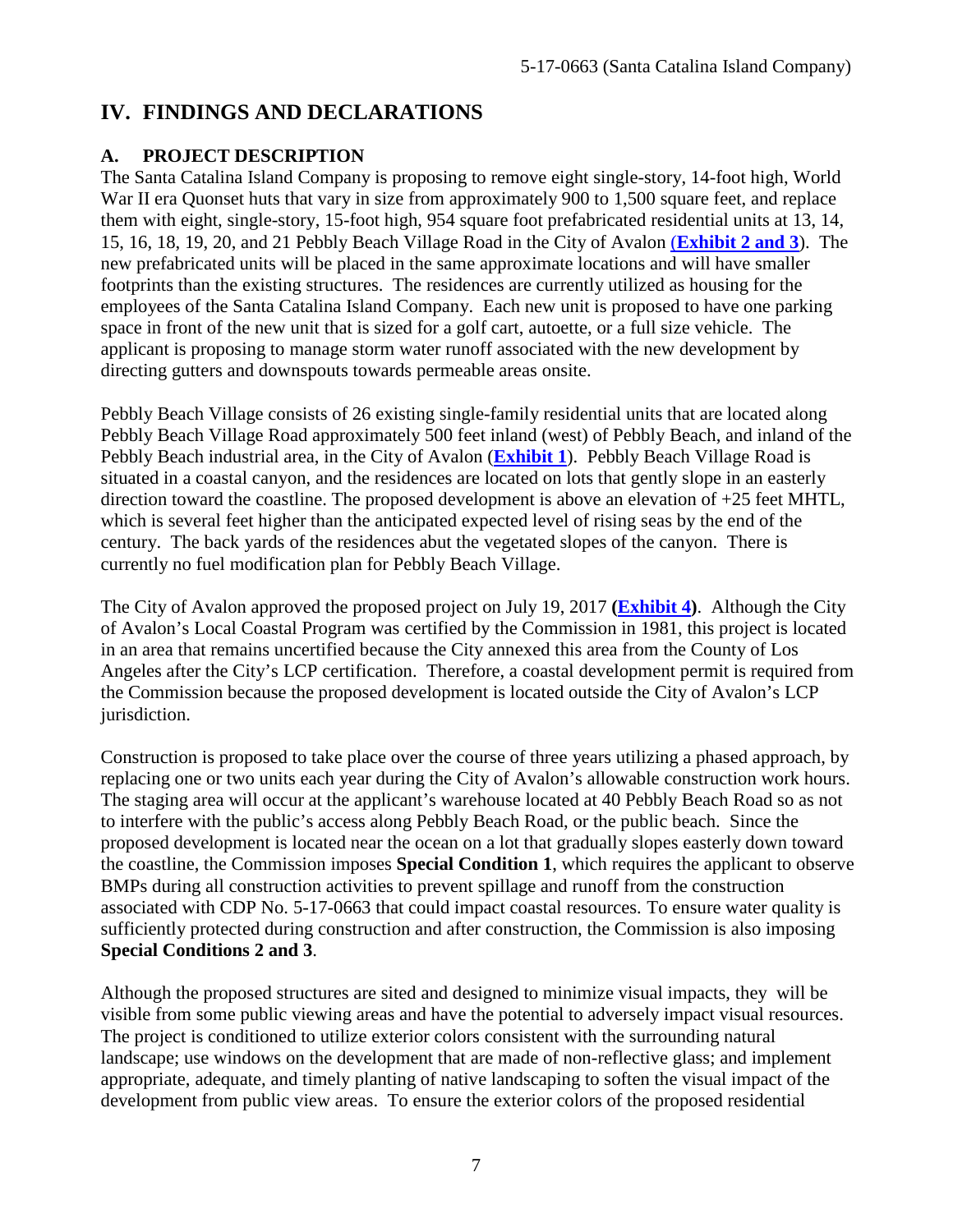structures are consistent with the natural landscape, the Commission is also imposing **Special Condition 4.** 

Additionally, because the proposed project is located in a coastal canyon, **Special Condition 5** requires the applicant to work with the City of Avalon to develop a fuel modification and fire safety plan for the development. The fuel modification plan shall include the final landscaping plan, details regarding the types, sizes and location of plant materials, how often thinning is to occur, and the location of all combustible structures located between the westerly wall of the home and the canyonside property line. The plan shall minimize impacts to natural vegetation and public views and must have been reviewed and approved by the Avalon City Fire Department. The agreement shall specify the location and methods of fuel modification (if any) on City land, and shall specify the amount of any fees or indemnification required for the use of City land for such fire buffer. Lastly, **Special Condition 6** requires the applicant to assume the risks associated with the development authorized by CDP No. 5-17-0663. Although the elevation of the proposed project varies from approximately 25 feet to 75 feet above sea level, and should be relatively safe from tidal inundation associated with sea level rise for the next 75 years, **Special Condition 6** requires the applicant to assume the risks associated with hazards from flooding, sea level rise, erosion, and wave uprush.

### **B. HAZARDS**

Under Section 30253 of the Coastal Act new development may occur in areas of high geologic, flood, and fire hazard so long as risks to life and property are minimized and the other policies of Chapter 3 are met. When development in areas of identified hazards is proposed, the Commission considers the hazard associated with the project site and the potential cost to the public, as well as the individual's right to use his/her property. To minimize risks to life and property and to minimize the adverse effects of development on areas of high geologic, flood, and fire hazard, the proposed development has been conditioned to require a fuel modification and landscaping plan to minimize risks to life and property associated with the project. As conditioned, the Commission finds that the development conforms to the requirements of Section 30253 of the Coastal Act regarding the siting of development in hazardous locations.

### **C. PUBLIC ACCESS**

The proposed development will not negatively affect the public's ability to gain access to, and/or to use the coast. Therefore, as proposed and as conditioned, the project conforms to Sections 30210 through 30214, Sections 30220 through 30224, and 30252 of the Coastal Act.

### **D. WATER QUALITY**

The proposed work will be occurring in a location where there is a potential for a discharge of polluted runoff from the project site into coastal waters. The storage or placement of construction material, debris, or waste in a location where it could be carried into coastal waters would result in an adverse effect on the marine environment. To reduce the potential for construction and post-construction related impacts on water quality, the Commission imposes special conditions requiring, but not limited to, the appropriate storage and handling of construction equipment and materials to minimize the potential of pollutants to enter coastal waters and for the use of on-going best management practices following construction. As conditioned, the Commission finds that the development conforms with Sections 30230 and 30231 of the Coastal Act.